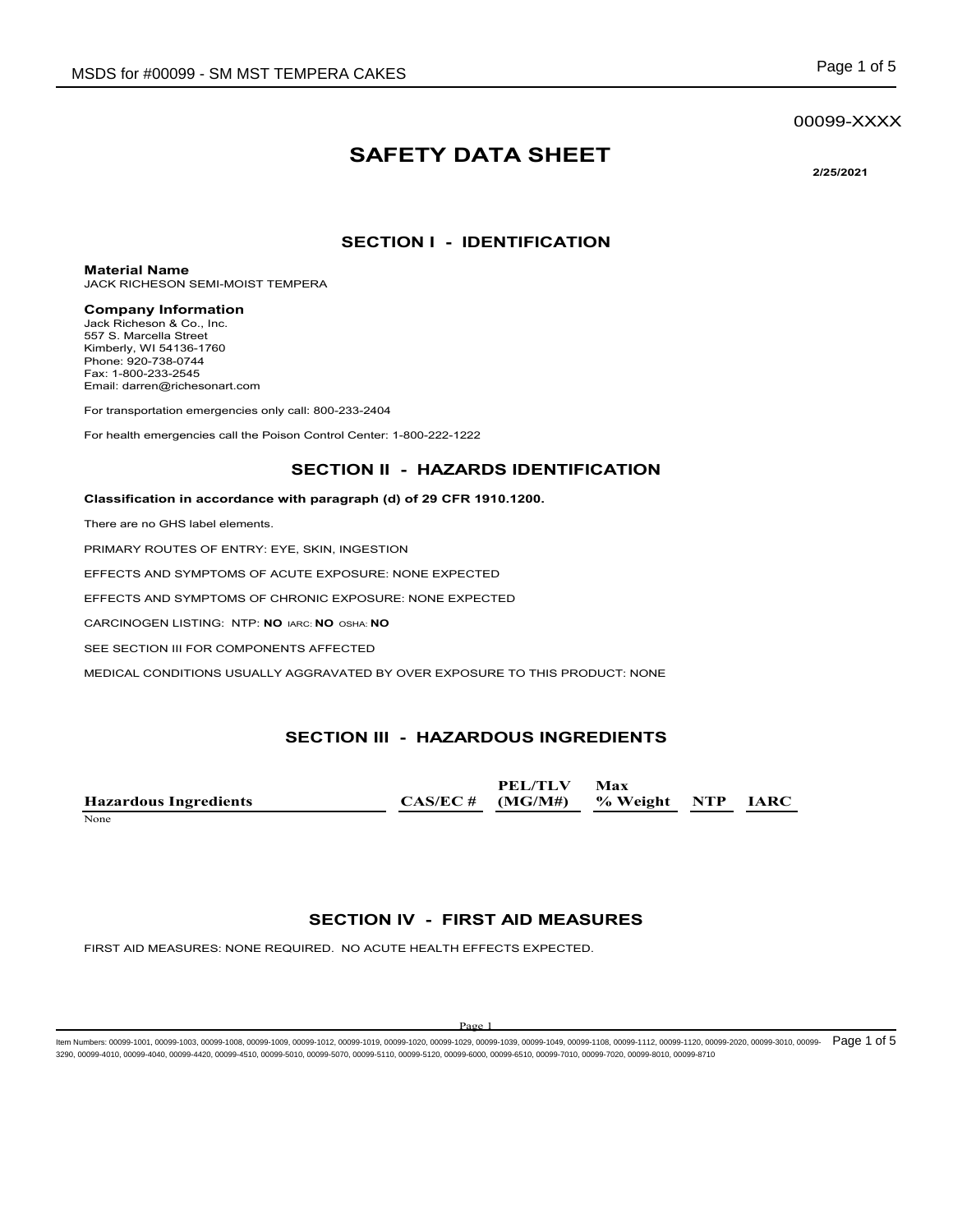#### **SECTION V - FIRE FIGHTING MEASURES**

FLASH POINT (METHOD): N/A **AUTOIGNITION TEMPERATURE: N/A** EXPLOSION LIMITS IN AIR (% BY VOLUME): NOT EXPLOSIVE EXTINGUISHING MEDIA: NO SPECIAL MEDIA REQUIRED FIRE FIGHTING PROCEDURES: NO SPECIAL FIRE FIGHTING PROCEDURES REQUIRED UNUSUAL FIRE & EXPLOSION HAZARDS: NOT COMBUSTIBLE

# **SECTION VI - ACCIDENTAL RELEASE MEASURES**

STEPS TO BE TAKEN IN CASE A MATERIAL IS SPILLED: Clean up in accordance with all applicable regulations. Absorb spillage with noncombustible, absorbent material. For waste disposal, see Section XIII

#### **SECTION VII - HANDLING AND STORAGE**

PRECAUTIONS TO BE TAKEN DURING STORAGE AND HANDLING: Good industrial hygiene practice requires that exposure be maintained below the TLV. This is preferably achieved through the provision of adequate ventilation. When exposure cannot be adequately controlled in this way, personal respiratory protection should be employed.

#### **SECTION VIII - EXPOSURE CONTROLS / PERSONAL PROTECTION**

RESPIRATORY PROTECTION AND SPECIAL VENTILATION REQUIREMENTS: NONE REQUIRED OTHER PROTECTIVE EQUIPMENT (GLOVES, GOGGLES, ETC): NONE REQUIRED WORK/HYGIENE PRACTICES: NONE REQUIRED ENGINEERING CONTROLS: NONE REQUIRED

#### **SECTION IX - PHYSICAL AND CHEMICAL PROPERTIES**

BOILING POINT: N/A<br>
VAPOR PRESSURE: N/A<br>
VAPOR PRESSURE: N/A SPECIFIC VAPOR DENSITY (AIR=1): N/A<br>SOLUBILITY IN WATER: N/A

FLASH POINT (METHOD): N/A<br>SPECIFIC GRAVITY: N/A REACTIVITY IN WATER: NON-REACTIVE

#### **SECTION X - STABILITY AND REACTIVITY**

HAZARDOUS POLYMERIZATION PRODUCTS: N/A STABILITY: STABLE CONDITIONS TO AVOID: N/A INCOMPATIBILITY (MATERIALS TO AVOID): N/A HAZARDOUS DECOMPOSITION PRODUCTS: Carbon monoxide, carbon dioxide and smoke

#### **SECTION XI - TOXICOLOGICAL INFORMATION**

ACUTE EFFECTS ASSOCIATED WITH USE OF THIS MATERIAL: NONE EXPECTED The summated LD50 is 38879 mg/kg.

This product is not considered to be a known or suspected human carcinogen by NTP, IARC or OSHA (see section III)

#### **SECTION XII - ECOLOGICAL INFORMATION**

HARMFUL EFFECTS KNOWN OTHER THAN THOSE ASSOCIATED WITH SUSPENDED INERT SOLIDS IN WATER.

# **SECTION XIII - DISPOSAL CONSIDERATIONS**

RCRA HAZARD CLASS (40 CFR 261): THIS PRODUCT IS NOT CLASSIFIED AS A HAZARDOUS WASTE.

#### $\mathbf{p}_{\alpha}$

ltem Numbers: 00099-1001, 00099-1003, 00099-1008, 00099-1009, 00099-1012, 00099-1020, 00099-1029, 00099-1039, 00099-1049, 00099-1108, 00099-1112, 00099-1120, 00099-3020, 00099-3010, 00099-2020, 00099-3010, 00099- 1020 e9 2 3290, 00099-4010, 00099-4040, 00099-4420, 00099-4510, 00099-5010, 00099-5070, 00099-5110, 00099-5120, 00099-6000, 00099-6510, 00099-7010, 00099-7020, 00099-8010, 00099-8710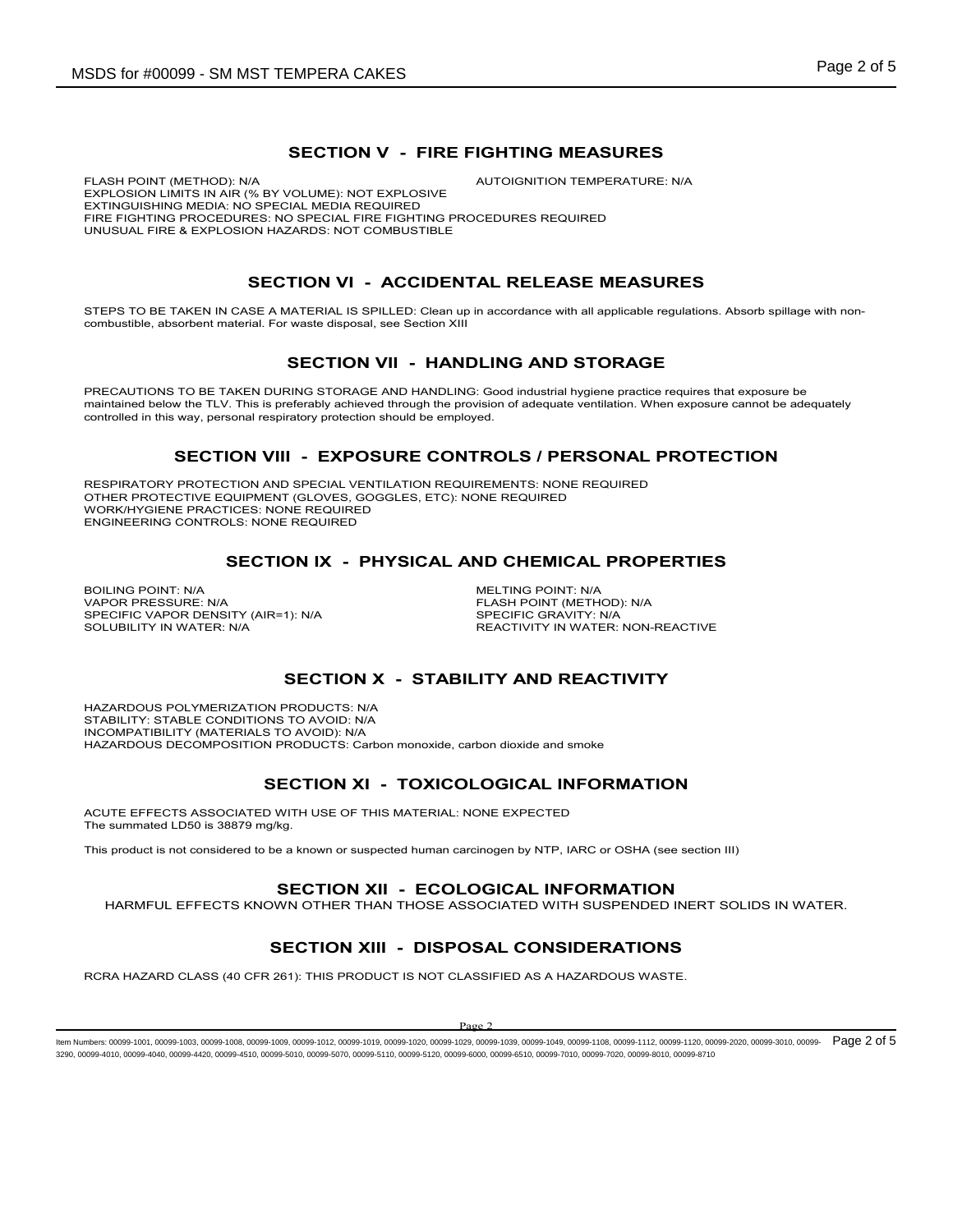WASTE DISPOSAL METHOD: DISPOSE OF IN ACCORDANCE WITH FEDERAL, STATE AND LOCAL REGULATIONS.

#### **SECTION XIV - TRANSPORTATION INFORMATION**

U.S. DOT (49 CFR 172.101): THIS IS NOT A HAZARDOUS MATERIAL AS CLASSIFIED BY CFR 172.101.

### **SECTION XV - REGULATORY INFORMATION**

CONTENTS OF THIS SDS COMPLY WITH OSHA HAZARD COMMUNICATION STANDARD 29 CFR 1910.1200

EPA SARA TITLE III CHEMICAL LISTINGS: SECTION 302.4 EXTREMELY HAZARDOUS SUBSTANCES (40 CFR 355): NONE

SECTION 313 TOXIC CHEMICALS (40 CFR 372): NONE

INTERNATIONAL REGULATIONS

CANADIAN WHMIS: THIS PRODUCT IS A CONTROLLED PRODUCT UNDER CANADA'S WORKPLACE HAZARDOUS MATERIALS INFORMATION SYSTEM. IT CONTAINS THE FOLLOWING TOXIC OR HIGHLY TOXIC MATERIALS: **NONE** 

Under CPSC's consumer product regulations (16CFR1500.3 and 150014), this product has the following required acute and chronic hazard labeling:

**NONE**

#### **SECTION XVI - OTHER INFORMATION**

Disclaimer: We believe the statements, technical information and recommendations contained herein are reliable, but they are given without warranty or guarantee of any kind. The information contained in this document applies to this specific material as supplied. It may not be valid for this material if it is used in combination with any other materials. It is the user's responsibility to satisfy oneself as to the suitability and completeness of this information for the user's own particular use.

**LAST REVISION DATE: 02/25/2021**

#### **Prepared by Duke OEM Toxicology**

ltem Numbers: 00099-1001, 00099-1003, 00099-1008, 00099-1009, 00099-1012, 00099-1020, 00099-1029, 00099-1039, 00099-1049, 00099-1108, 00099-1112, 00099-1120, 00099-3020, 00099-3010, 00099-2020, 00099-3010, 00099- 1000, 000 3290, 00099-4010, 00099-4040, 00099-4420, 00099-4510, 00099-5010, 00099-5070, 00099-5110, 00099-5120, 00099-6000, 00099-6510, 00099-7010, 00099-7020, 00099-8010, 00099-8710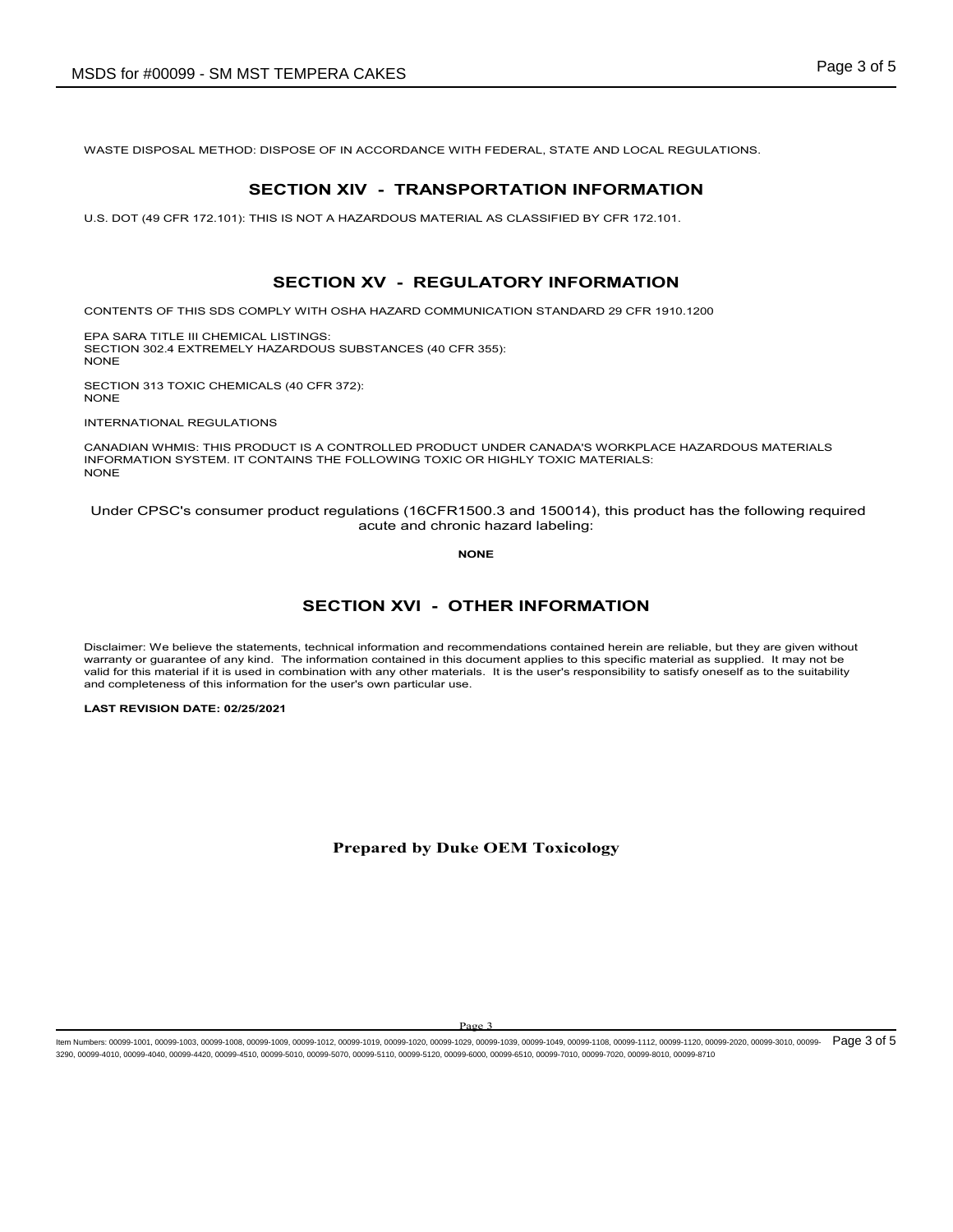### **COLOR INFORMATION**

THIS SDS APPLIES TO THE FOLLOWING COLORS WHICH ARE ASSOCIATED WITH HAZARDOUS AND/OR NON-HAZARDOUS INGREDIENTS

| <b>Product Color</b>    | <b>SKU</b> | <b>Hazardous Ingredient</b> |  |
|-------------------------|------------|-----------------------------|--|
| <b>BLACK</b>            | 101709     | (NONE)                      |  |
| <b>BRILLIANT YELLOW</b> | 101702     | (NONE)                      |  |
| <b>BURNT SIENNA</b>     | 101716     | (NONE)                      |  |
| <b>BURNT UMBER</b>      | 101707     | (NONE)                      |  |
| <b>CARMINE</b>          | 101703     | (NONE)                      |  |
| <b>CERISE</b>           | 101711     | (NONE)                      |  |
| <b>COBALT BLUE</b>      | 101714     | (NONE)                      |  |
| <b>DEEP GREEN</b>       | 101704     | (NONE)                      |  |
| <b>FLESH</b>            | 101710     | (NONE)                      |  |
| <b>LIGHT GREEN</b>      | 101713     | (NONE)                      |  |
| <b>ORANGE</b>           | 101705     | (NONE)                      |  |
| PRUSSIAN BLUE           | 101701     | (NONE)                      |  |
| PURPLE                  | 101706     | (NONE)                      |  |
| <b>ULTRAMARINE</b>      | 101712     | (NONE)                      |  |
| WHITE                   | 101708     | (NONE)                      |  |
| <b>YELLOW OCHRE</b>     | 101715     | (NONE)                      |  |

Page 4

ltem Numbers: 00099-1001, 00099-1003, 00099-1008, 00099-1009, 00099-1012, 00099-1020, 00099-1029, 00099-1039, 00099-1049, 00099-1108, 00099-1112, 00099-1120, 00099-3020, 00099-3010, 00099-2020, 00099-3010, 00099- 1000, 000 3290, 00099-4010, 00099-4040, 00099-4420, 00099-4510, 00099-5010, 00099-5070, 00099-5110, 00099-5120, 00099-6000, 00099-6510, 00099-7010, 00099-7020, 00099-8010, 00099-8710